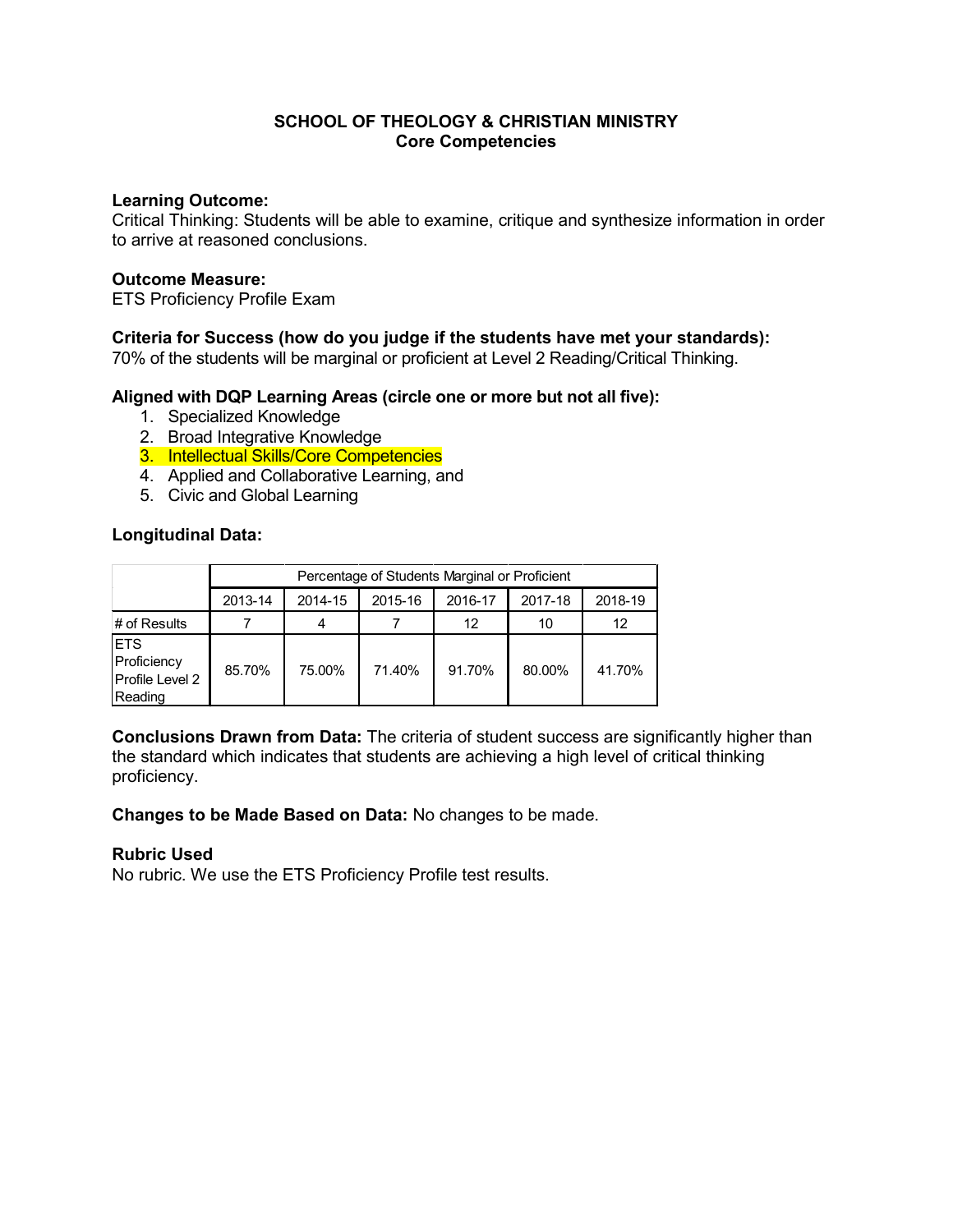## **Learning Outcome:**

Written: Students will be able to effectively express ideas and information to others through written communication.

## **Outcome Measure:**

ETS Proficiency Profile Exam

## **Criteria for Success (how do you judge if the students have met your standards):**

70% of the students will be marginal or proficient at Level 2 Writing.

# **Aligned with DQP Learning Areas (circle one or more but not all five):**

- 1. Specialized Knowledge
- 2. Broad Integrative Knowledge
- 3. Intellectual Skills/Core Competencies
- 4. Applied and Collaborative Learning, and
- 5. Civic and Global Learning

## **Longitudinal Data:**

|                                                         | Percentage of Students Marginal or Proficient |         |         |         |         |         |
|---------------------------------------------------------|-----------------------------------------------|---------|---------|---------|---------|---------|
|                                                         | 2013-14                                       | 2014-15 | 2015-16 | 2016-17 | 2017-18 | 2018-19 |
| # of Results                                            |                                               | 4       |         | 12      | 10      | 12      |
| <b>ETS</b><br>Proficiency<br>Profile Level 2<br>Writing | 85.70%                                        | 75.00%  | 71.40%  | 91.70%  | 80.00%  | 66.70%  |

**Conclusions Drawn from Data:** The criteria of student success are significantly higher than the standard which indicates that students are achieving a high level of writing proficiency.

**Changes to be Made Based on Data:** No changes needed.

## **Rubric Used**

No rubric. We use the ETS Proficiency Profile test results.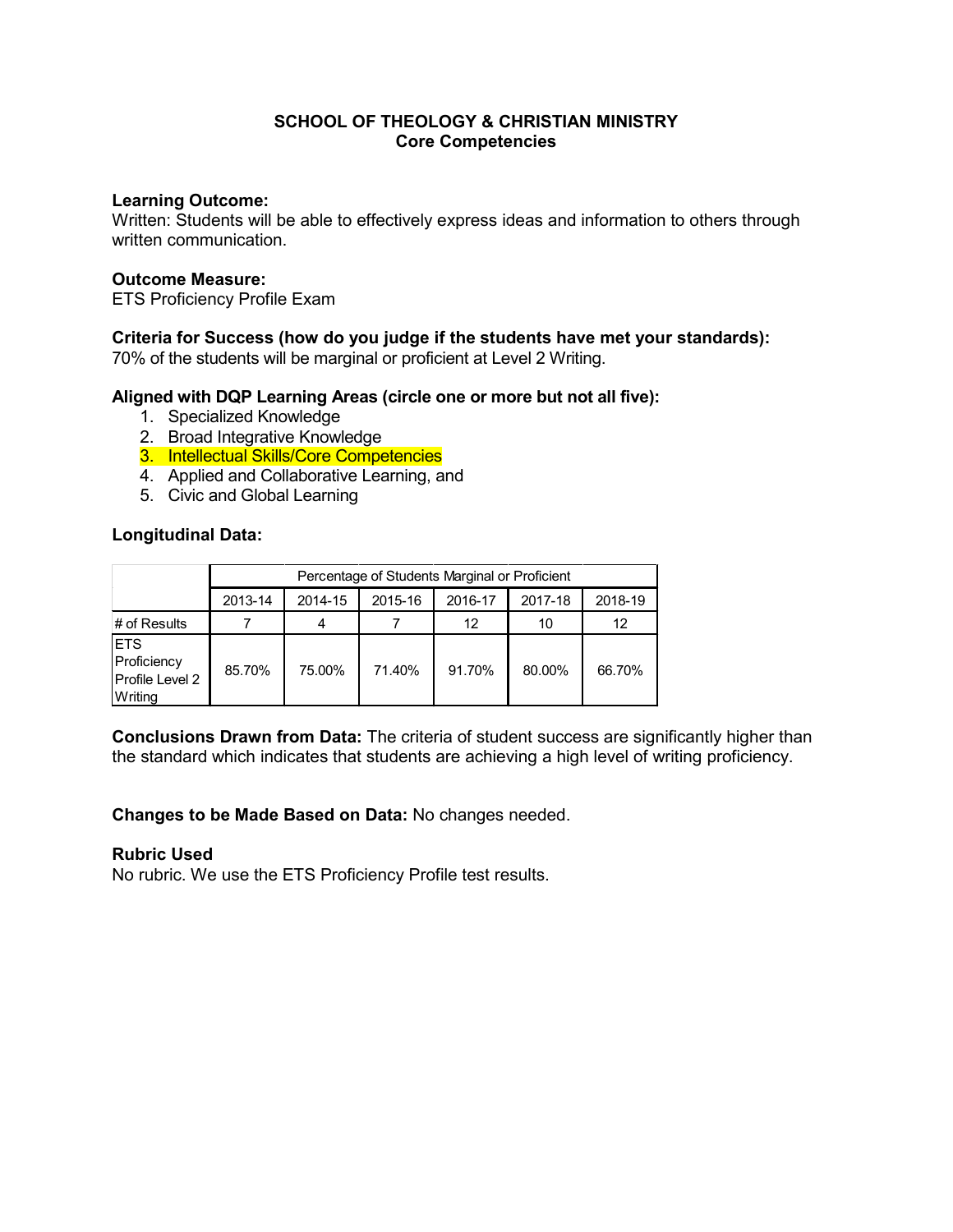## **Learning Outcome:**

Quantitative Reasoning: Students will be able to solve problems that are quantitative in nature.

#### **Outcome Measure:**

ETS Proficiency Profile Exam

## **Outcome Measure:**

ETS Proficiency Profile Exam

## **Criteria for Success (how do you judge if the students have met your standards):**

70% of the students will be marginal or proficient at Level 2 Math.

## **Aligned with DQP Learning Areas (circle one or more but not all five):**

- 1. Specialized Knowledge
- 2. Broad Integrative Knowledge
- 3. Intellectual Skills/Core Competencies
- 4. Applied and Collaborative Learning, and
- 5. Civic and Global Learning

## **Longitudinal Data:**

|                                                       | Percentage of Students Marginal or Proficient |         |         |         |         |         |  |
|-------------------------------------------------------|-----------------------------------------------|---------|---------|---------|---------|---------|--|
|                                                       | 2013-14                                       | 2014-15 | 2015-16 | 2016-17 | 2017-18 | 2018-19 |  |
| # of Results                                          |                                               | 4       |         | 12      | 10      | 12      |  |
| <b>IETS</b><br>Proficiency<br>Profile Level 2<br>Math | 85.70%                                        | 75.00%  | 71.40%  | 91.70%  | 80.00%  | 50.00%  |  |

**Conclusions Drawn from Data:** The criteria of student success are higher than the standard which indicates that students are achieving a math proficiency.

**Changes to be Made Based on Data:** Given that the percentages were lower than last year, we need to monitor this proficiency to ensure we are not continuing this decline.

## **Rubric Used**

No rubric. We use the ETS Proficiency Profile test results.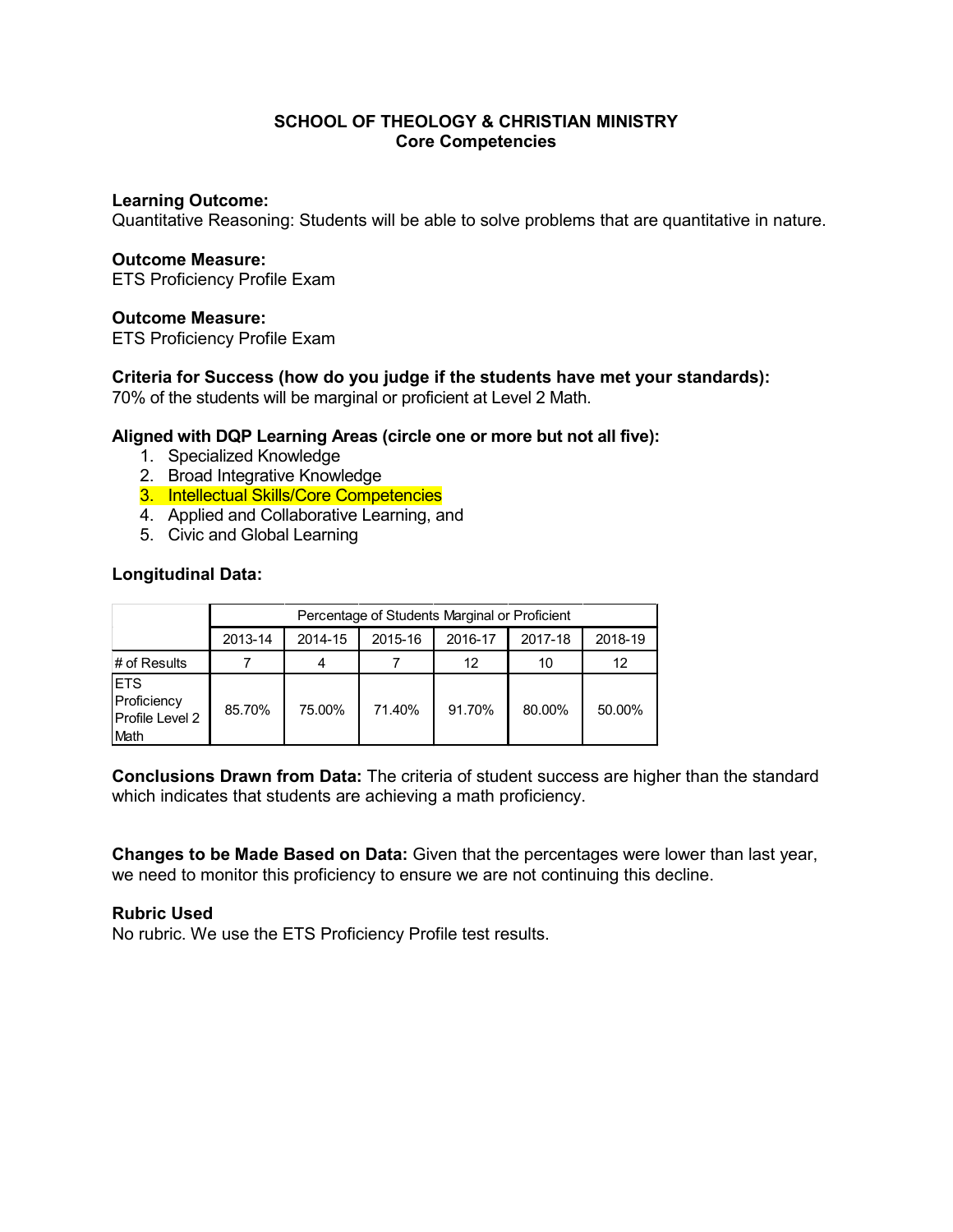## **CMI 300 Teaching and Preaching the Bible**

**Course Description: Students will examine the teaching and preaching offices of the Church. Students will learn how the essentials of biblical interpretation (hermenuetics and exegetical method) theology and an understanding of the "social location" of the local congregation are essential for effective preaching and teaching.** 

## **Learning Outcome:**

Oral Communication: Students will be able to effectively express ideas and information to others through oral communication.

## **Outcome Measure:**

## **75% or more of students will receive a competent or higher score.**

Students will preach a sermon before their peers, receive feedback from peers and professors and resubmit the sermon for final evaluation.

# **Criteria for Success (how do you judge if the students have met your standards):**

- 1. Sermons will be faithful to the themes and doctrines of biblical text
- 2. Sermons will follow a particular form of preaching
- 3. Sermons will be delivered with appealing vocal qualities
- 4. Sermons will include a call to deeper discipleship

|                        | Excellent<br>20 19<br>18 | Competent 17 16 15       | Needs Work 14 13 12         |  |
|------------------------|--------------------------|--------------------------|-----------------------------|--|
| <b>General Content</b> | The sermon               | The sermon shows basic   | The sermon was not          |  |
|                        | demonstrates accurate    | understanding of the     | coherent or faithful to the |  |
|                        | understanding of the     | sermon form and biblical | biblical text.              |  |
|                        | sermon form and biblical | faithfulness             |                             |  |
|                        | faithfulness             |                          |                             |  |
|                        | 18<br>20<br>19           | 16<br>15<br>17           | 13<br>12<br>14              |  |
| Creativity and         | The sermon was well      | The sermon was           | The sermon was not well     |  |
| Communication          | delivered, flowed easily | adequately led,          | delivered, it did not flow  |  |
|                        | and was appropriately    | generally flowed well    | easily, or was not          |  |
|                        | crafted for the context  | and was generally        | appropriately crafted for   |  |
|                        | of worship.              | applicable for the       | the context of worship.     |  |
|                        |                          | context of worship.      |                             |  |
|                        | $5\quad4$                | 3                        | 2 <sub>1</sub>              |  |
| Call to Action         | The sermon called the    | The sermon gave some     | The sermon did not include  |  |
|                        | listeners to deeper      | suggestions for deeper   | a call to deeper            |  |
|                        | discipleship and action. | discipleship and action. | discipleship or action.     |  |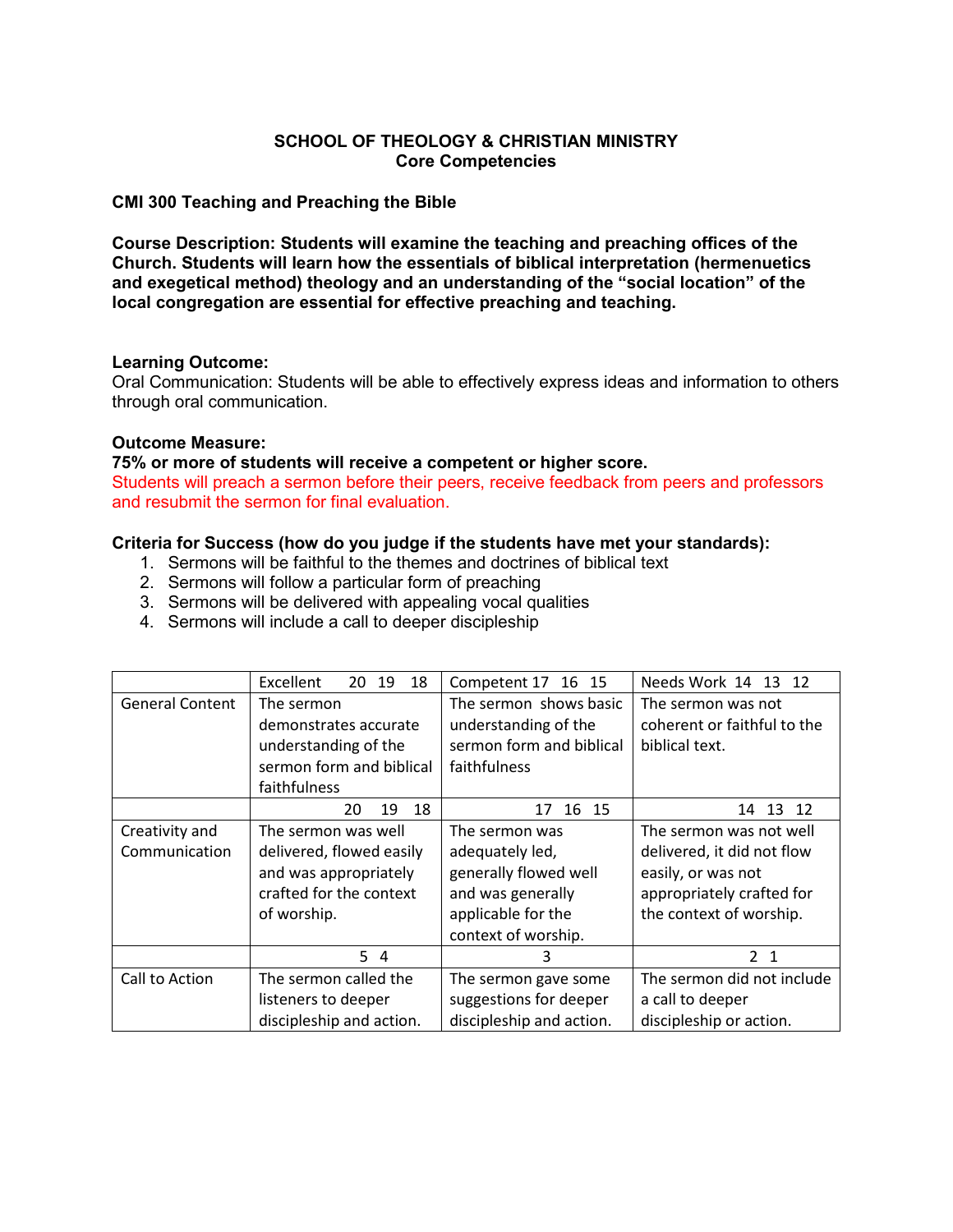# **Aligned with DQP Learning Areas (circle one or more but not all five):**

- 1. Specialized Knowledge
- 2. Broad Integrative Knowledge
- 3. Intellectual Skills/Core Competencies
- 4. Applied and Collaborative Learning, and
- 5. Civic and Global Learning

# **Longitudinal Data:**

|                                                   | Percentage of Students Meeting or Exceeding Success Criteria |                                                                                                                          |                                                                                                                      |                                                                                                                            |         |  |
|---------------------------------------------------|--------------------------------------------------------------|--------------------------------------------------------------------------------------------------------------------------|----------------------------------------------------------------------------------------------------------------------|----------------------------------------------------------------------------------------------------------------------------|---------|--|
|                                                   | 2015-16                                                      | 2016-17                                                                                                                  | 2017-8                                                                                                               | 2018-19                                                                                                                    | 2019-20 |  |
| Lead Class in<br>Morning<br>Prayers or<br>Sermons | N/A Course<br>not offered                                    | CMI 400 was offered<br>7 out of 8 or 87.5% of<br>Students were<br>competent or higher<br>in leading in morning<br>prayer | CMI 300 was offered.<br>17 of 20 or 85% of<br>students were<br>competent or higher<br>in delivering their<br>sermons | CMI 300 was<br>offered.<br>7 of 8 students<br>or $87.5\%$ were<br>competent or<br>higher in<br>delivering their<br>sermons |         |  |

# **Conclusions Drawn from Data:**

**Changes to be Made Based on Data:** No changes to be made. The assignment adequately challenged students to learn how to preach in front of their peers with skill and competence.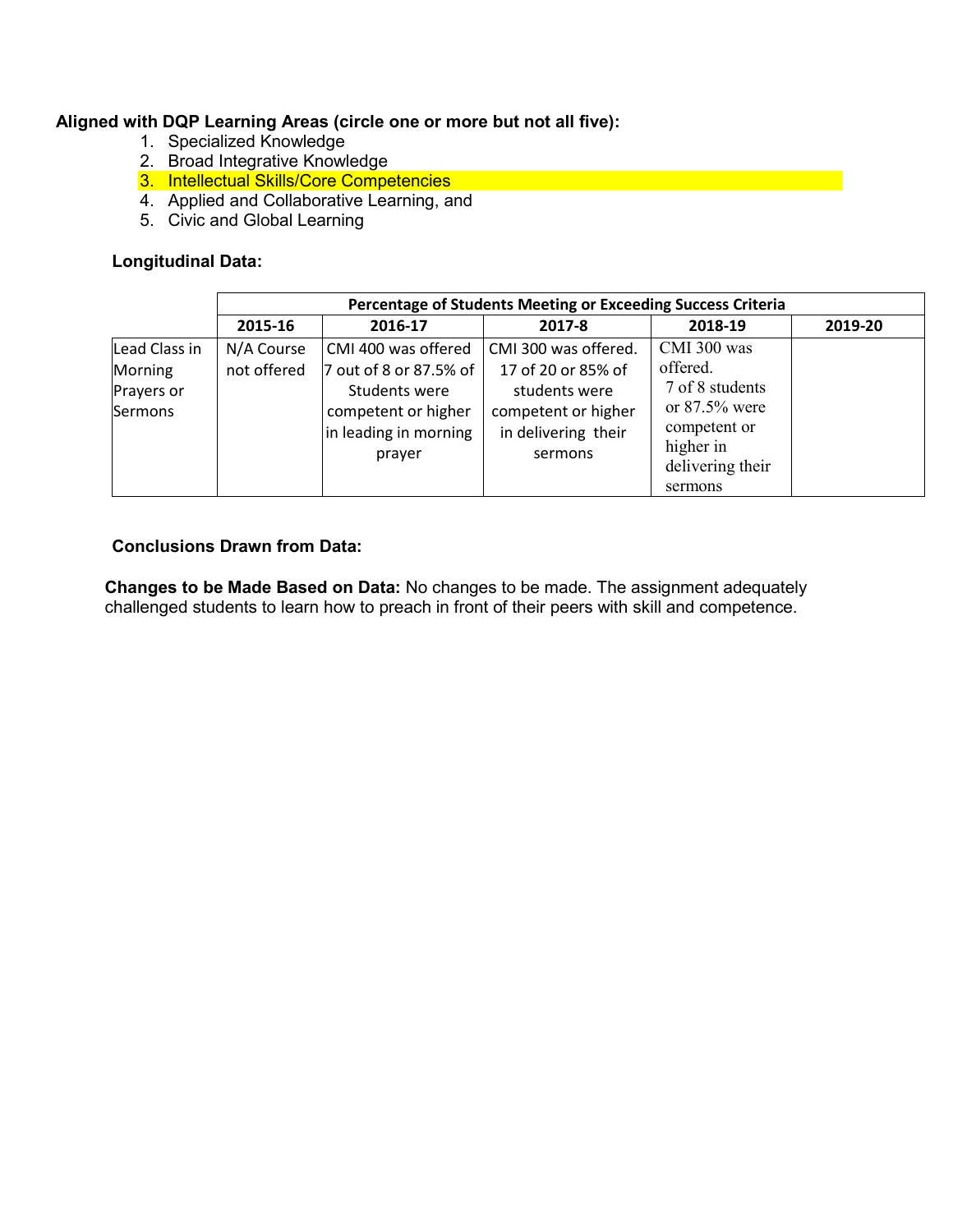**THE 495** Justice in the Church: Gender, Households, and Unity in the Body of Christ

**Course Description:** The course will give special attention to the thought and practices of Christian righteousness in light of dynamics in inequity that have long faced Christian communities. Students will engage Christian tradition and contemporary life on the issues of the subjugation of women, economic alienation, slavery, racism and other structures of power. Approaches to these issues will be multi-disciplinary - underscoring the integration of biblical, theological, historical and philsophical perspectives and culminate in concrete practices of ministry.

# **Learning Outcome:**

Information Literacy: Students will be able to access and cite information as well as evaluate the logic, validity, and relevance of information from a variety of sources.

# **Outcome Measure:**

Signature Assignment: Oral Exam, including presentation and discussion of semester term paper in seminar setting

**Criteria for Success (how do you judge if the students have met your standards):**  Students are to score 80% or higher on distinguished or commendable

# **Aligned with DQP Learning Areas (circle one or more but not all five):**

- 1. Specialized Knowledge
- 2. Broad Integrative Knowledge
- 3. Intellectual Skills/Core Competencies
- 4. Applied and Collaborative Learning, and
- 5. Civic and Global Learning

# **Longitudinal Data:**

First time assessed in the new curriculum revision

# **Conclusions Drawn from Data:**

Distinguished (90-100): 7 students Commendable (80-89): 5 students Adequate (70-79): Minimal (60-69): Failure (59-0):

# **Changes to be Made Based on Data:** This was a remarkable graduating class

**Rubric Used** see below